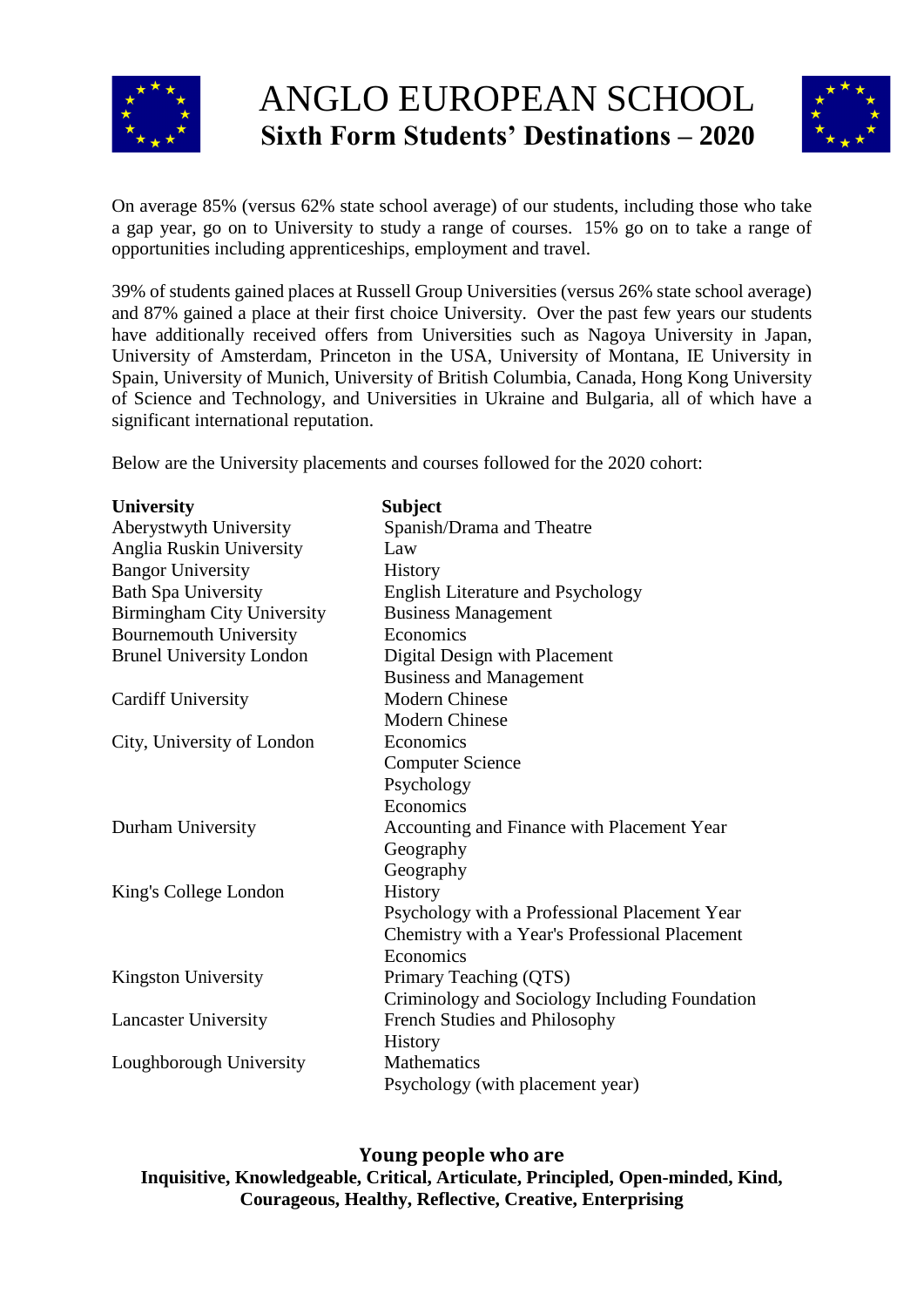



| Middlesex University                                                     | Music                                                                                                                                                                            |
|--------------------------------------------------------------------------|----------------------------------------------------------------------------------------------------------------------------------------------------------------------------------|
| Newcastle University                                                     | <b>Cyber Security and Digital Forensics</b><br><b>Combined Honours</b><br>Law                                                                                                    |
| Norland<br>Norwich University of the Arts<br>Nottingham Trent University | Early Years Development and Learning BA (Hons)<br>Fine Art (including Year 0)<br><b>Mathematics</b><br>Law with Criminology<br>Computer Science and Mathematics (with Foundation |
|                                                                          | Year) FT                                                                                                                                                                         |
| Pearson College London                                                   | Architecture<br>The Art of Computer Animation                                                                                                                                    |
| (Including Escape Studios)                                               |                                                                                                                                                                                  |
| Queen Mary University of London Marketing and Management                 |                                                                                                                                                                                  |
|                                                                          | <b>Business Management</b>                                                                                                                                                       |
| Royal Central School of Speech<br>And Drama, University of London        | <b>Stage Management</b>                                                                                                                                                          |
| Royal Holloway,                                                          | <b>Computer Science</b>                                                                                                                                                          |
| University of London                                                     |                                                                                                                                                                                  |
|                                                                          | Criminology and Sociology                                                                                                                                                        |
| Royal Veterinary College,                                                | Veterinary Medicine                                                                                                                                                              |
| University of London                                                     |                                                                                                                                                                                  |
| Slade University                                                         | Fine Art                                                                                                                                                                         |
| SOAS University of London                                                | Japanese                                                                                                                                                                         |
| St Mary's University, Twickenham                                         | <b>Business Management</b>                                                                                                                                                       |
| The University of Edinburgh                                              | Social Anthropology and Politics                                                                                                                                                 |
|                                                                          | Sociology and Social Anthropology                                                                                                                                                |
|                                                                          | History                                                                                                                                                                          |
|                                                                          | French and History of Art                                                                                                                                                        |
| UCL (University College London)                                          | Architecture                                                                                                                                                                     |
| University of Aberdeen                                                   | <b>English and Sociology</b>                                                                                                                                                     |
|                                                                          | International Business with Mandarin (5 years)                                                                                                                                   |
|                                                                          | Gateway to Medicine (G2M)                                                                                                                                                        |
| University of Birmingham                                                 | Chemical Engineering with Foundation Year                                                                                                                                        |
|                                                                          | Chemistry with Industrial Experience                                                                                                                                             |
|                                                                          | Drama and Theatre Arts                                                                                                                                                           |
|                                                                          | Sociology and Criminology                                                                                                                                                        |
| University of Brighton                                                   | <b>Fine Art Painting</b>                                                                                                                                                         |
|                                                                          | Criminology                                                                                                                                                                      |
| University of Bristol                                                    | English                                                                                                                                                                          |
|                                                                          | Geography                                                                                                                                                                        |

**Young people who are Inquisitive, Knowledgeable, Critical, Articulate, Principled, Open-minded, Kind, Courageous, Healthy, Reflective, Creative, Enterprising**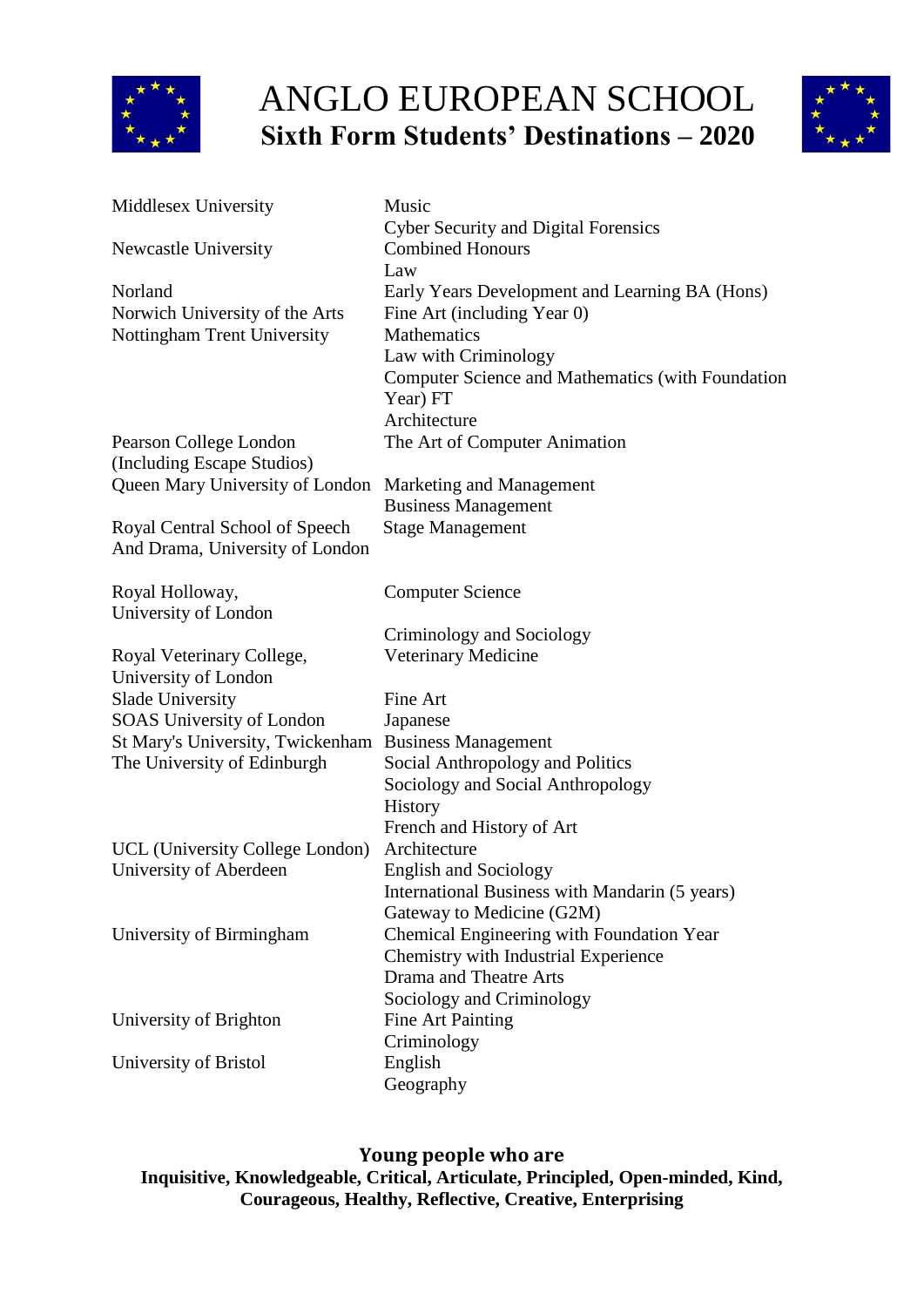



|                               | Social Policy and Politics                               |
|-------------------------------|----------------------------------------------------------|
|                               | Law                                                      |
| University of East Anglia UEA | Psychology with a Year Abroad                            |
|                               | Drama                                                    |
|                               | English Literature                                       |
|                               | Law                                                      |
|                               | International Development with a Foundation Year         |
|                               | <b>Biological Sciences</b>                               |
|                               | Psychology                                               |
|                               | Accounting and Management with a Year in Industry        |
| University of East London     | Physiotherapy                                            |
| University of Essex           | History                                                  |
|                               | Sociology                                                |
|                               | Law (including foundation year)                          |
| University of Exeter          | Psychology                                               |
|                               | Drama                                                    |
|                               | Philosophy                                               |
| University of Glasgow         | Common Law                                               |
| University of Greenwich       | Economics                                                |
| University of Hertfordshire   | Nursing (Child)                                          |
|                               | <b>Sport Business Management</b>                         |
|                               | International Business with European Language (French,   |
|                               | German, Spanish)                                         |
| University of Kent            | Politics and International Relations with a Language     |
|                               | Criminology                                              |
|                               | Psychology                                               |
|                               | Liberal Arts with a Year Abroad                          |
|                               | <b>Hispanic Studies</b>                                  |
|                               | Social Anthropology with a Year Abroad                   |
| University of Leeds           | Sustainability and Environmental Management              |
|                               | Asia Pacific Studies and Chinese                         |
|                               | <b>Biological Sciences</b>                               |
|                               | Mathematics                                              |
| University of Leicester       | <b>Management Studies</b>                                |
|                               | Biological Sciences (Physiology with Pharmacology)       |
| University of Lincoln         | Sociology                                                |
| University of Liverpool       | Psychology $(2+2)$ programme with Foundation Element)    |
| University of London          | <b>BA</b> in French Studies with International Relations |
| <b>Institute in Paris</b>     |                                                          |
| University of Manchester      | <b>Environmental Science</b>                             |

**Young people who are Inquisitive, Knowledgeable, Critical, Articulate, Principled, Open-minded, Kind, Courageous, Healthy, Reflective, Creative, Enterprising**